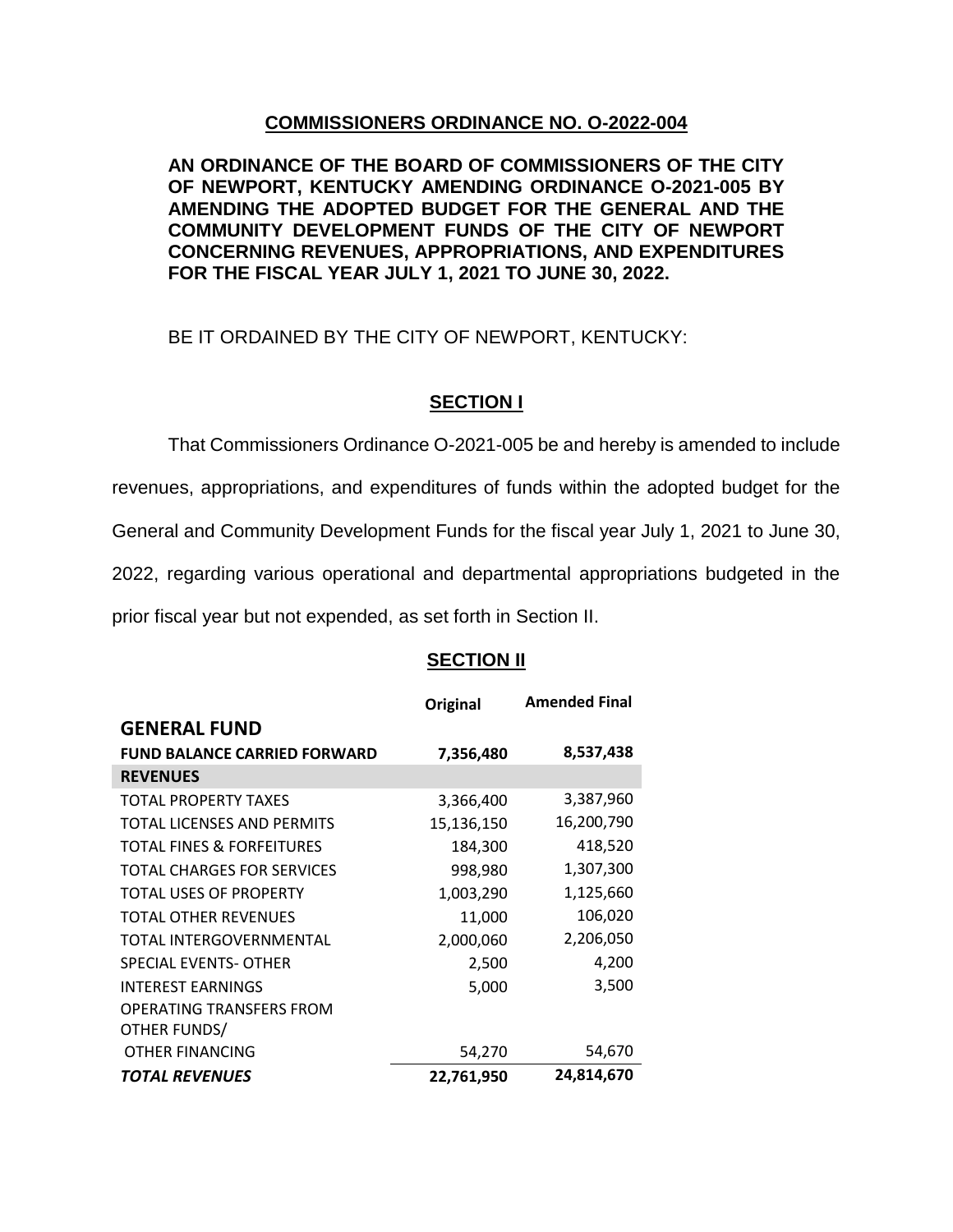|                                                                    | <b>Original</b> | <b>Amended Final</b> |
|--------------------------------------------------------------------|-----------------|----------------------|
| <b>APPROPRIATIONS</b>                                              |                 |                      |
| <b>CITY MANAGER'S OFFICE</b>                                       | 2,055,170       | 2,167,750            |
| <b>FINANCE</b>                                                     | 1,000,890       | 1,035,080            |
| POLICE DEPARTMENT                                                  | 6,707,470       | 6,795,600            |
| FIRE DEPARTMENT                                                    | 5,781,500       | 6,372,110            |
| <b>DEVELOPMENT SERVICES</b>                                        | 984,100         | 956,630              |
| <b>COMMUNITY SERVICES</b>                                          | 2,569,840       | 2,866,020            |
| MUNICIPAL COMPLEX BUILDING                                         | 304,430         | 234,690              |
| <b>DEBT SERVICE</b>                                                | 3,305,500       | 3,305,390            |
| TRANSFERS OUT/OTHER FINANCING                                      | 860,000         | 496,000              |
| <b>TOTAL GENERAL FUND EXPENSES</b>                                 | 23,568,900      | 24,229,270           |
|                                                                    |                 |                      |
| <b>OVERALL</b><br><b>GENERAL</b><br><b>BUDGETED</b><br><b>FUND</b> | (806, 950)      | 585,400              |
| <b>ENDING FUND BALANCE</b>                                         | 6,549,530       | 9,122,838            |
|                                                                    |                 |                      |
| <b>OTHER FUNDS</b>                                                 |                 |                      |
| <b>EMPLOYEE BENEFITS</b>                                           |                 |                      |
| <b>NET POSITION BEGINNING</b>                                      | 87,982          | 144,749              |
| <b>TOTAL REVENUE</b>                                               | 2,159,470       | 1,738,950            |
| <b>TOTAL EXPENSES</b>                                              | 2,092,170       | 1,682,530            |
| <b>ENDING NET POSITION</b>                                         | 155,282         | 201,169              |
|                                                                    |                 |                      |
| <b>COMMUNITY DEVELOPMENT</b><br>FUND BALANCE CARRIED FORWARD       |                 | 59,649               |
| <b>TOTAL REVENUE</b>                                               | 1,659           | 52,500               |
| <b>TOTAL EXPENSES</b>                                              | 1,224,010       | 69,570               |
|                                                                    | 1,224,000       | 42,579               |
| <b>ENDING FUND BALANCE</b>                                         | 1,669           |                      |
| <b>TIF ESCROW</b>                                                  |                 |                      |
| <b>NET POSITION BEGINNING</b>                                      | 254,018         | 259,538              |
| <b>TOTAL REVENUE</b>                                               | 203,790         | 144,370              |
| <b>TOTAL EXPENSES</b>                                              | 690             | 530                  |
| <b>ENDING NET POSITION</b>                                         | 457,118         | 403,378              |